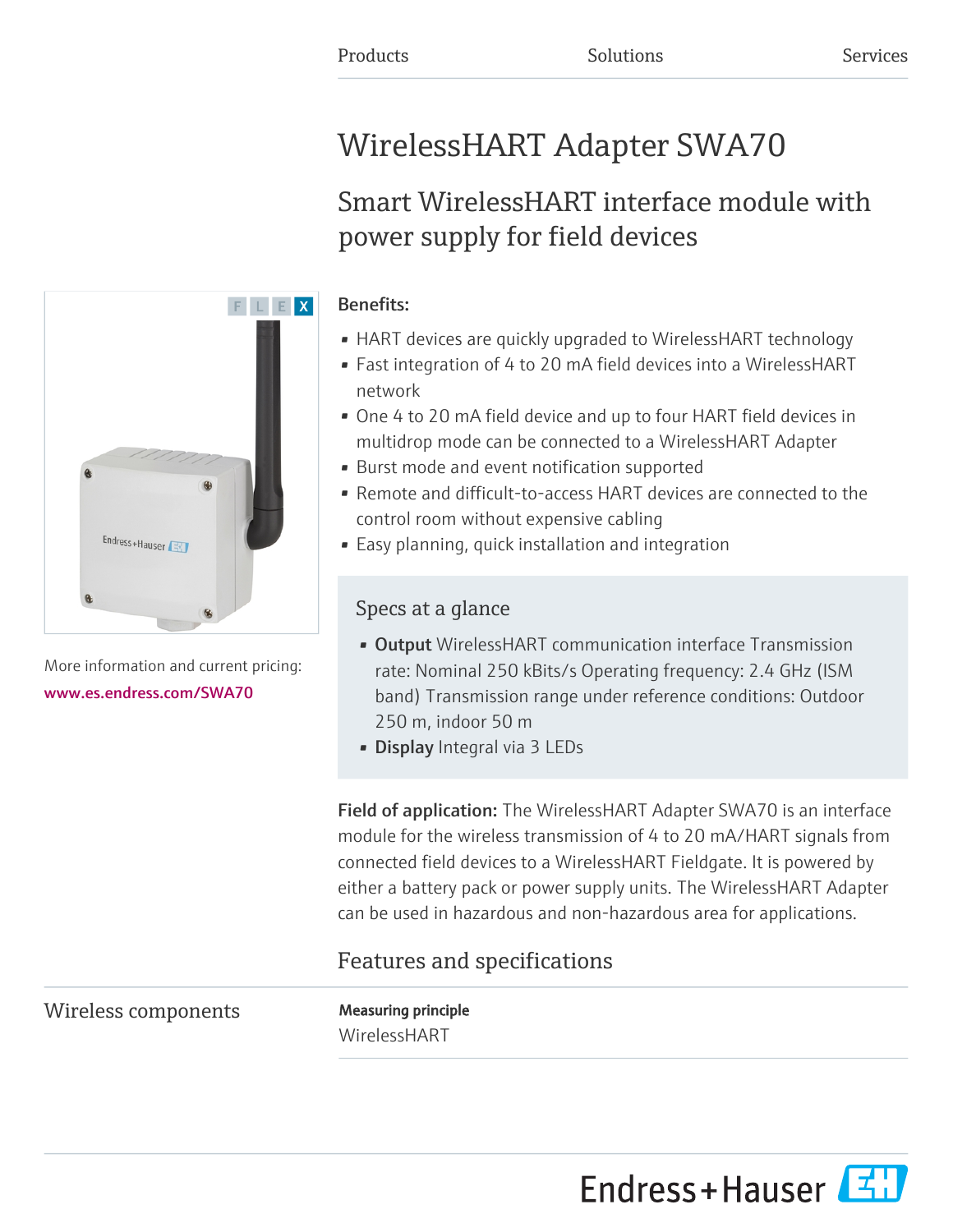#### Wireless components Function

Intelligent WirelessHART interface module for connection to 4...20 mA/ HART devices

#### **Certification**

Non-hazardous area ATEX, CSA, IEC Ex, JPN Ex

#### Input

One point-to-point with a HART device, or One point-to-point connection with a 4...20 mA device, or Up to four HART field devices connected in multidrop mode if a wide range power unit is used.

#### **Output**

WirelessHART communication interface Transmission rate: Nominal 250 kBits/s Operating frequency: 2.4 GHz (ISM band) Transmission range under reference conditions: Outdoor 250 m, indoor 50 m

#### Auxiliary power supply / Loop power supply

Special long live Lithium Thionylchloride battery pack 24-230V AC/DC external power DC power unit

#### Dimensions (wxhxd)

W x H x D: 111.5 mm x 189.9 mm x 92.8 mm Dimensions in mm 25.4 mm = 1 inch

#### Software

Internal software for controlling, powering, and reading from 4…20 mA/ HART field devices

#### **Operation**

Integral via Pushbutton, PC configuration via DTM and FieldCare or DD

#### **Display**

Integral via 3 LEDs